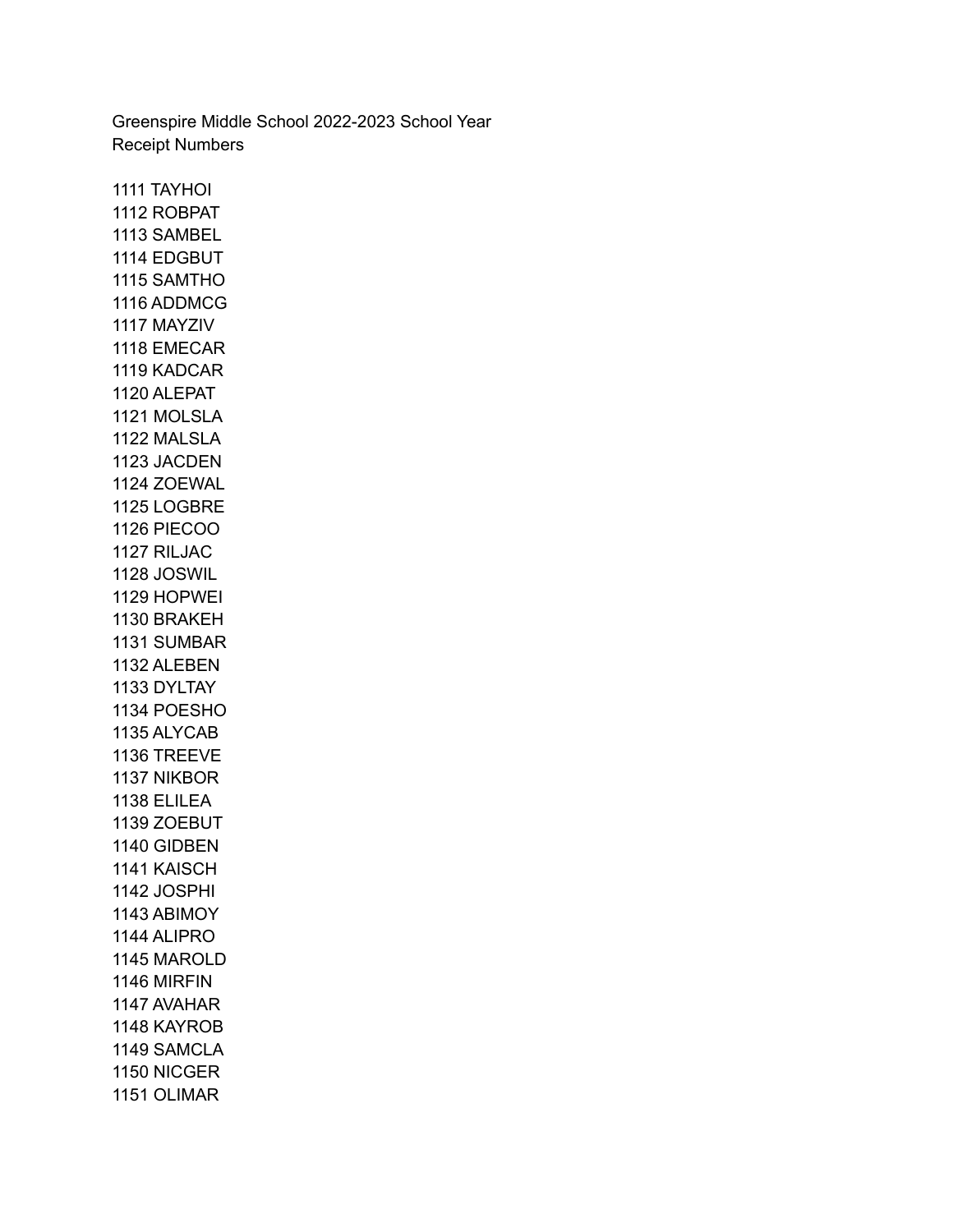ELSGUG MILLAF BARSCH WESTIS MICGRE RILDUN ZANSTG CONHEA CRELAC AMEFLE CAMCHO RILWEM JASFRO PATCOT OLININ BRICAR JESMCC ADDDEI HAIBAR ESMTRA ALIMAR LEOANT SAMSAL GRYBEL LANTOR OWETOR MARSHO BISFER HARALL LILWOO ALEBRO VALEAK SAMPHI NORBRO IREEME ROLZAC NATGAE RAYSMI FILCHA ROWROS CHRFOR JADBUC NETBOW SORDUD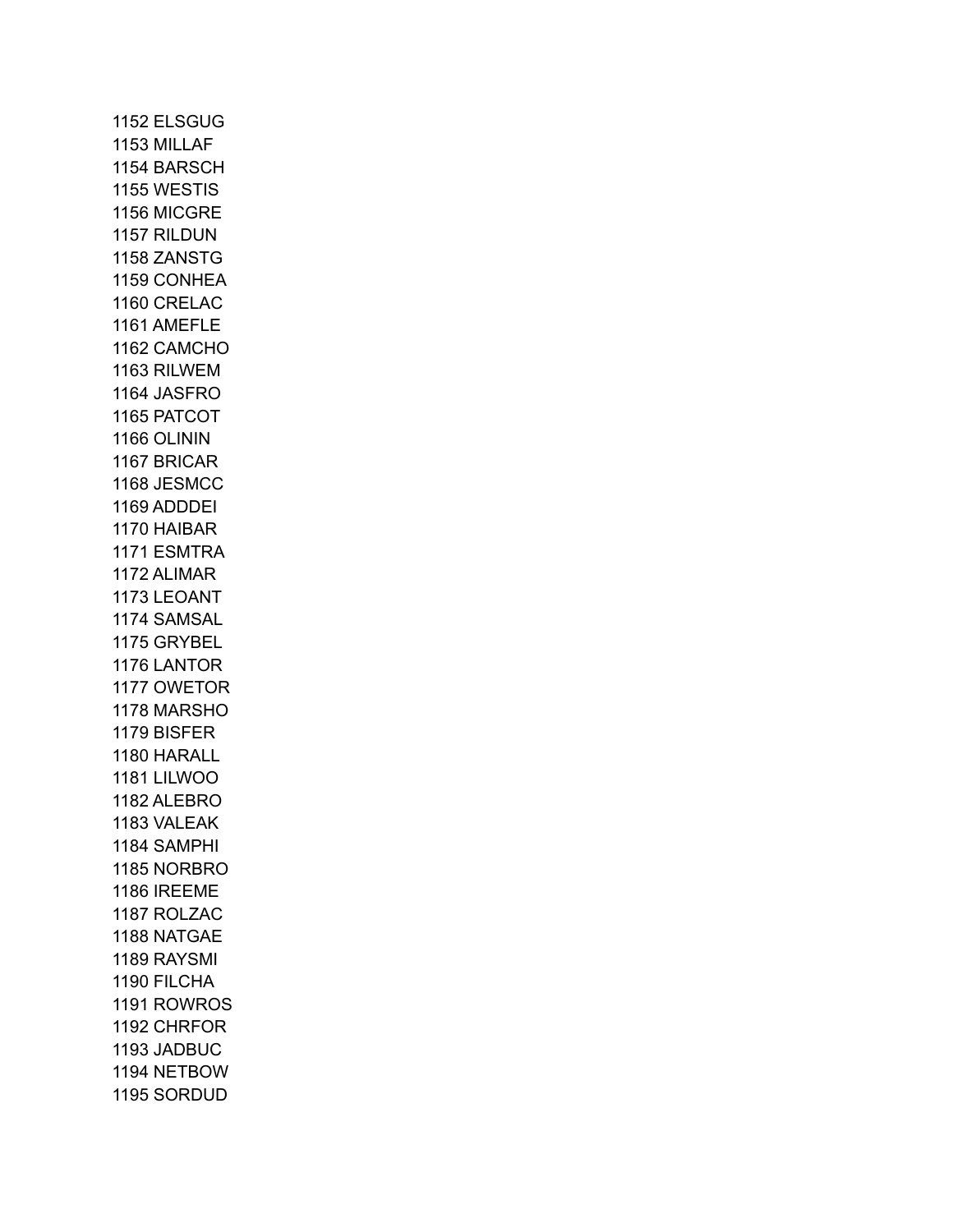BELCHA JOHLEE ABILEE MARMAR UMACOL DEASTU THOROW MAGZAL ARIMCP ANIMOO MISOHE FINFRO WILMIL LILTAY KYLJOH MADPEC GABBUR NORQUI BELZIN EMMSTA NAQDIT OLIROB KONAKE LILGAR ILYKIK FIOTHO MATWEL KYLSTE NOLSPA FINCAR WINMAC ISAMCC GARALL PAICAR VIDBEN JOYTSC WILTYR QUICAM DANKLA DEVLES KAILOS LILWOM VIOSPA CARSTR